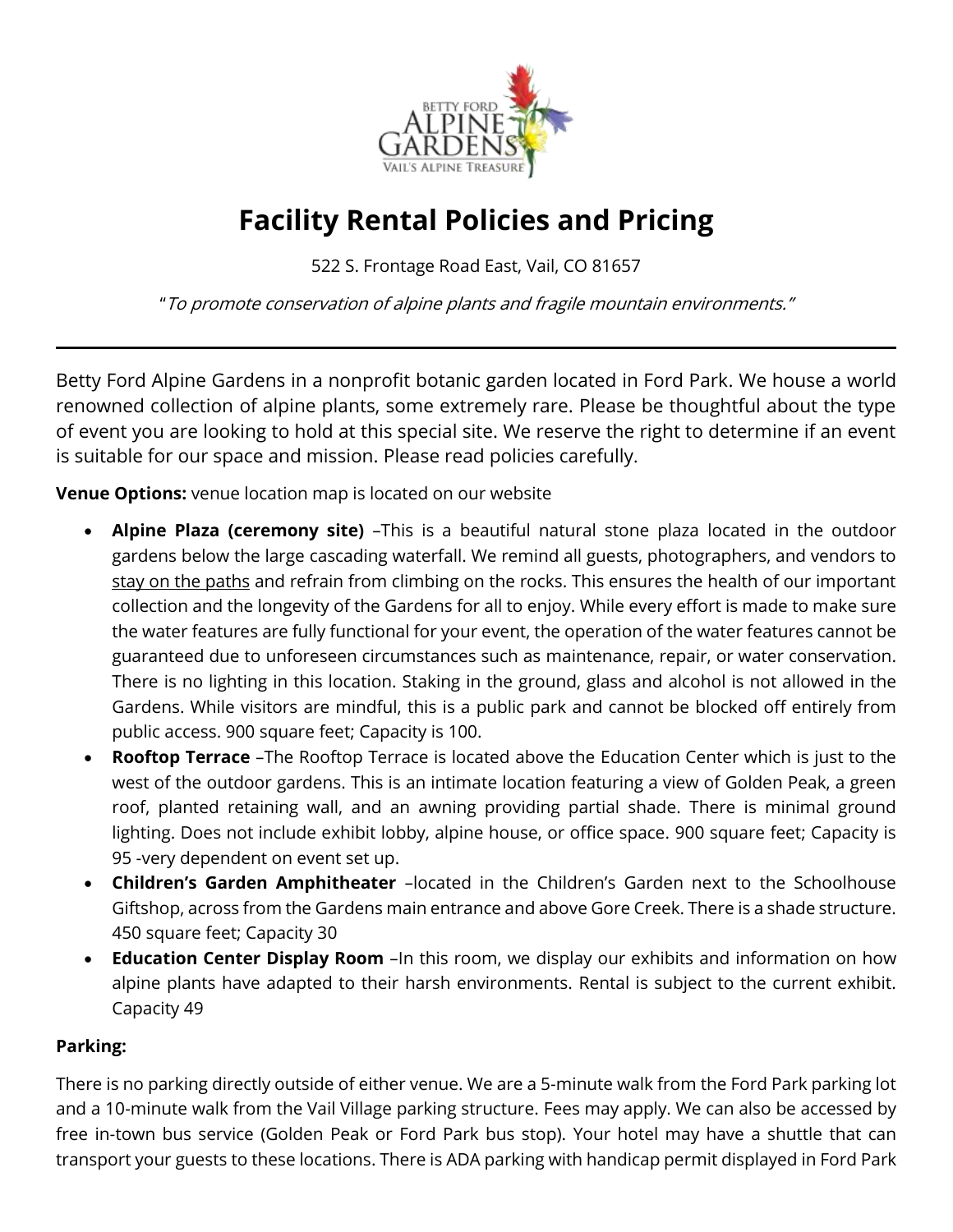Parking Lot and across from the Gerald R. Ford Amphitheater. It is recommended to alert guests with limited mobility that there are uneven rock pathways, altitude and inclines.

## **Ford Park Regulations:**

We operate within the Ford Park complex. It is comprised of multiple entities including Town of Vail, Vail Recreation District and Gerald R. Ford Amphitheater. Activities such as concerts, special events and sporting events occur all season long. The Gardens neighbor the Amphitheater and the Lower Bench park. While we do our best to coordinate with everyone in the park, there is a likelihood of other events happening simultaneously. It is your (or your planner's) responsibility to be aware of other events occurring in proximity to your event. The VRD and the Amphitheater book events all year long. Their scheduling can be viewed here:

## <https://grfavail.com/> &<https://vailrec.maxgalaxy.net/Schedule.aspx?ID=4>.

Because of the high pedestrian use and multiple organizations, vehicle access is limited. Vehicles may drop off event items at the venue via Betty Ford Way then must leave to park in parking lots. Same for pick up after the event. Vehicles may drop off/pick up for no longer that 15 minutes. Vehicle access is limited to two cars per event which includes vendor access. Please account for this ahead of time. Betty Ford Way is a one-way service road entering from the lot and exiting on the west end of the park (by The Wren). The outdoor gardens close at dusk and Ford Park closes at 10:00 pm.

Any affected Town of Vail Department, in conjunction with the Gardens, has the right to terminate an agreement without refund at any time should it be discovered stated rules and regulations have not been followed.

# **Caterers and Preferred Vendors:**

We have a list of vendors we work with often who are familiar with the location, venue limitations, and operational policies of Ford Park. We may allow other vendors so long as they are familiar with the area. The is no in-house catering or event planning.

# **Event Coordination:**

An experienced day of coordinator is required (except for elopements). You and your coordinator have the flexibility to design your own event and manage the logistics of the day. This person is responsible for but not limited to: deliveries, vendor direction, set up, take down, execution of layout and timeline, load out, clean up, final walkthrough, and will be the event point person. The Gardens does not provide staff to assist with event coordination. We have an Events Company we partner with who is familiar with the venue and can assist with your event based on their availability.

Eventique Productions [Sarah@eventiquepro.com](mailto:Sarah@eventiquepro.com)**;** (303) [349-1534](tel:3033491534)

- Ceremony |\$650
- Event (rehearsal, reception, etc.) |\$800

## **Event Insurance:**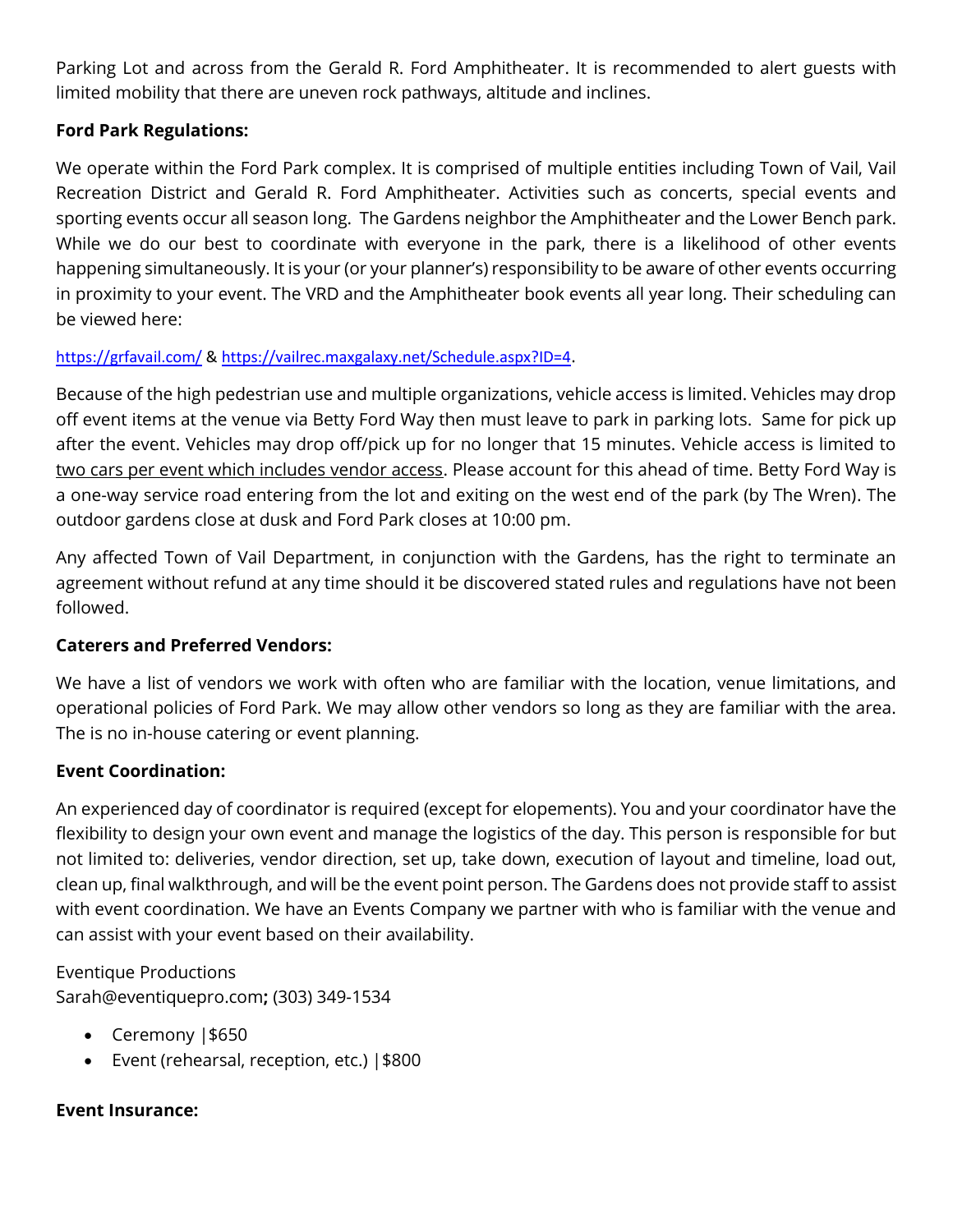If you are serving food or alcohol, you must provide a Certificate of Insurance for Liability, minimum of \$1,000,000 coverage. If you are serving food or alcohol, your caterer may already be covered for liability and liquor liability, and they can provide the certificate. Please only use insured caterers. If you plan to serve your own food and beverage without a caterer and their staff, the event may not be approved.

## **Event Set Up/Break down/Cleaning:**

Load-in of all rentals and vendors is allowed only beginning at the rental start time. Due to our programming and facility usage, no early load-in is allowed. You may be able to purchase additional rental hours. You may not set up the day or evening prior to your event. No rental items may be left overnight. If items are left to be picked up the following day by a third party renter, a \$100 charge will be added to the rental cost. All items must be neatly packed, ready to be picked up and free of food scraps. Betty Ford Alpine Gardens is not responsible for items left overnight. If the event space is not broken down and cleaned to its original condition, there will be additional charges. Betty Ford Alpine Gardens does not provide staff for set up, break down, or clean up. All events must be torn down, cleaned, and loaded out of Ford Park by the end of your rental time. Failure to comply with your agreed rental timeline will result in additional rental fees. Allow ample time for you (or your planner) to break down and return the venue to its original condition.

- Trash bags and receptacles are provided by Betty Ford Alpine Gardens. It is the expectation that all trash is deposited into these bags at event end
- At the end of the event, Betty Ford Alpine Gardens will take tied up trash bags to the dumpster
- Renters (or their planners) are responsible for setting up and breaking down tables, folding and stacking chairs, and returning them to the location they were found
- All event items brought in must be taken from the venue.

# **Event Decorations:**

No tape, nails, staples, thumbtacks, etc. may be used. No confetti or flower petals. Candles are allowed as table decorations only if they are in a container and the flame is below the top of the container and is contingent on current Eagle County fire restrictions. As a steward of the environment, we ask that you consider buying recyclable decorations and avoid microplastics.

**We Can Provide:** With advanced notice, items below are available from Betty Ford Alpine Gardens. All set up and break down of these items are the responsibility of the renter. Elopements can only be provided with up to 6 chairs.

- 100 white folding chairs
- 9 rectangular plastic folding tables (5'6" length)
- 6 high-tops (31.5" diameter)
- Trash receptacles with trash bags and recycling container
- Outside of office hours (9:00am-5:00pm) access to the staff kitchen with a shared refrigerator and sink (no oven, stovetop, or preparation space)
- Bathrooms

# **We Do Not Provide:**

Food, drink, condiments, or ice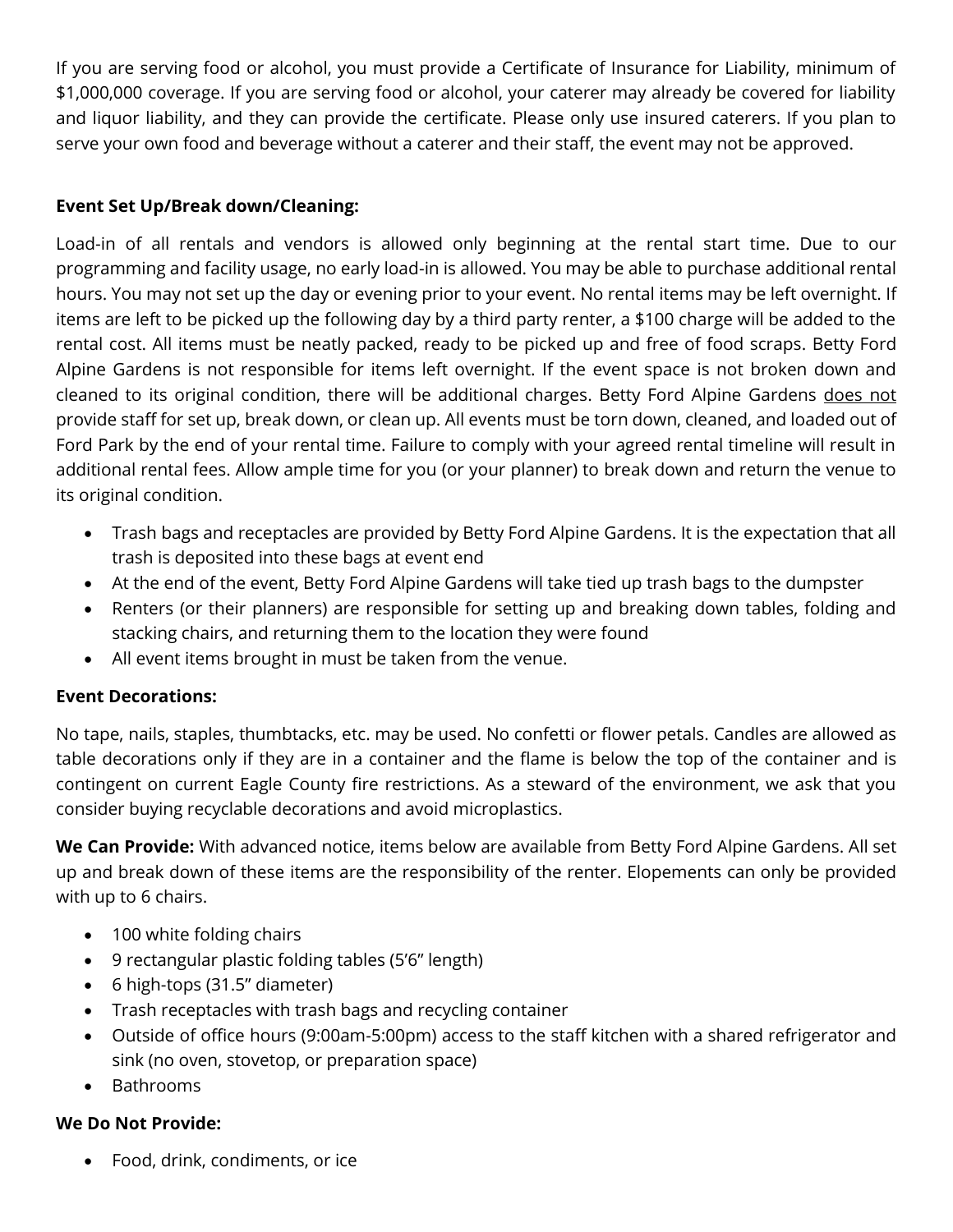- Plates, glasses, utensils, or linens
- Cleaning supplies
- Speakers, projections screens or AV equipment
- Additional outdoor lighting
- Coolers, hot pads, etc.
- Decorations

## **Alcohol Policy:**

No liquor can be sold on the premises without a liquor license from the Town of Vail. To serve alcohol at your event, all Colorado State Liquor Laws apply, including:

- Alcohol must be served by TIPS trained staff
- Alcohol must be consumed on the Rooftop Terrace premises only
- Betty Ford Alpine Gardens reserves the right, at their discretion, to discontinue alcohol service at your function at any time based on renter and guest behavior

## **Amplified Sound:**

It is the responsibility of the user to obtain an Amplified Sound Permit from the Town of Vail if any music is to be played through outdoor speakers. [https://www.vailgov.com/commission-on-special-events/permits-and](https://www.vailgov.com/commission-on-special-events/permits-and-licenses)**[licenses](https://www.vailgov.com/commission-on-special-events/permits-and-licenses)** 

#### **Weather:**

Events happen rain, snow, or shine. The Gardens do not provide an indoor inclement weather backup. Indoor backup may be arranged with your host hotel or reception venue. Please contact them for details. The rooftop terrace is partially covered. There are no tents permitted at either venue.

#### **Smoking:**

Betty Ford Alpine Gardens is a no smoking facility. Tobacco and marijuana products are prohibited on the property. The user is responsible for alerting event participants of this.

#### **Retainer and Payment Policy:**

To reserve your date and time, 50% of the total rental charge must be received by credit card, check, or online payment along with a signed contract. The remaining 50% must be received 30 days prior to the event date. Cancellations made 90 days in advance will receive 50% of their retainer back. Cancellations made within 90 days of the event will not receive a refund for the retainer. The Gardens is a small nonprofit organization that takes pride in providing a beautiful backdrop for creating everlasting memories and relies on income from events to continue its work in conservation, horticulture, and education.

#### **Deposit Policy:**

A credit card number is required for the deposit, but will not be charged unless need is determined after the event takes place. The facility must be left as originally found, within the agreed time limits of the event, in order for the card not to be charged. Inspection of the venue will take place immediately following your event. If damage has occurred, you will be liable and billed for the balance with payment due no later than 30 days after the conclusion of the event. You will be notified within three days after the event if you will be billed for any damages that have occurred. You will not receive a Deposit Agreement back and will not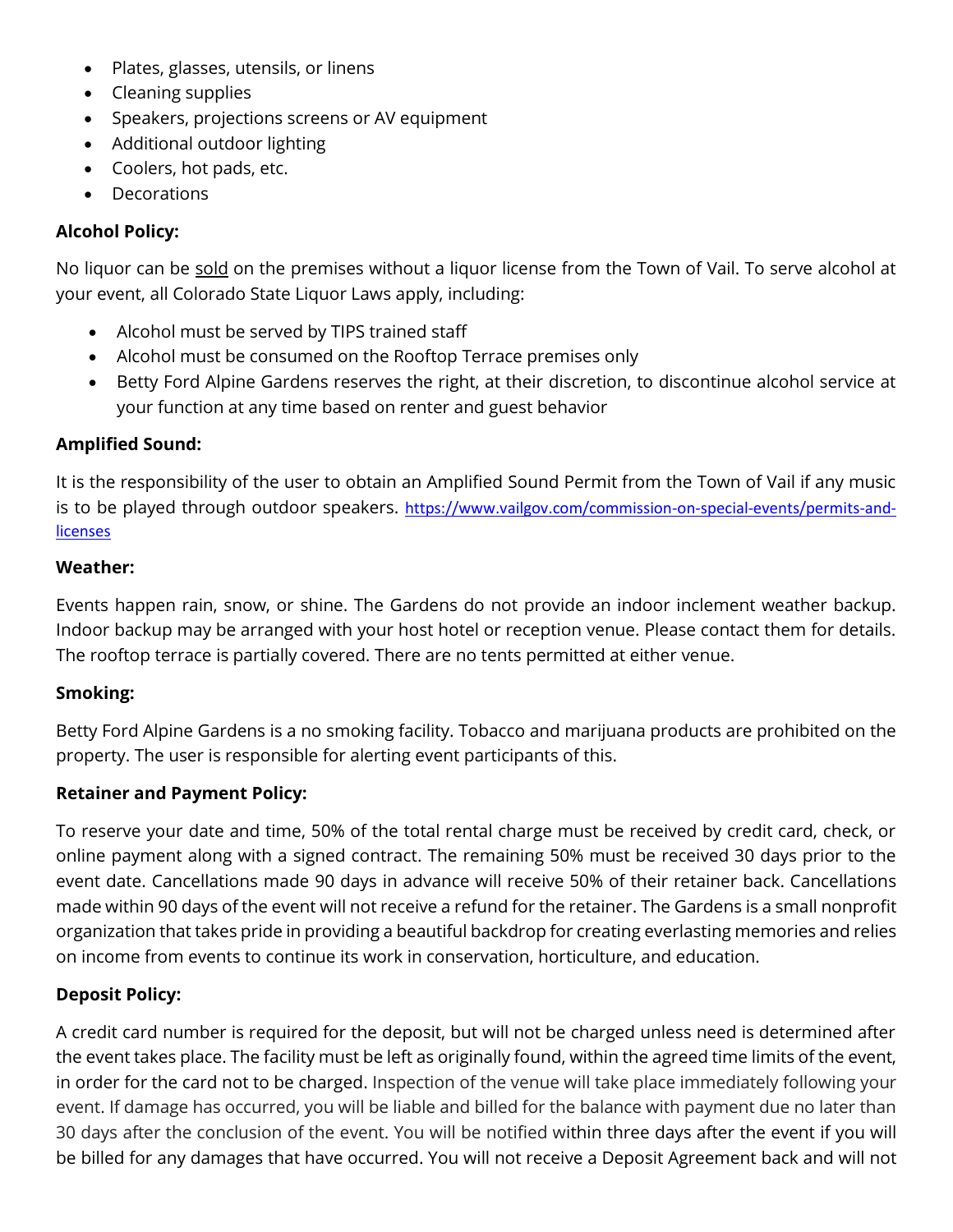hear from us regarding your deposit if there are no charges. Reasons for penalty charges include; property damage, cleaning fees, additional staff hours, additional hours billed if set up begins before agreed upon time or clean up goes past agreed upon time.

#### **Rights Reserved:**

Betty Ford Alpine Gardens reserves the right to adjust, change, edit, and update any aspect of the rental based on facility changes in needs or staffing. Garden staff may take photos of events for promotional purposes.

**Facility Use Rates:** set-up and clean-up time are included in these time blocks

| <b>Alpine Plaza</b>    | 3-hour time block | \$2000 | Capacity: 100                           |
|------------------------|-------------------|--------|-----------------------------------------|
| <b>Rooftop Terrace</b> | 4-hour time block | \$3000 | Capacity:                               |
|                        |                   |        | Sit down dinner 50                      |
|                        |                   |        | Passed apps with light seating 70       |
|                        |                   |        | Cocktails 80                            |
| Children's             | 2-hour time block |        | Capacity: 30                            |
| Amphitheater           |                   |        | Rental fee based on event details       |
| <b>Display Room</b>    | 4-hour time block | \$3000 | Capacity: 49                            |
| Dependent on exhibit   |                   |        | Rental based on event details and space |
|                        |                   |        | availability                            |
| <b>Meeting Room</b>    | 1-hr time block   | \$100  | Capacity: 15                            |

**Peak Season** (July, August, September):

Price reductions may be available for weekday events (Monday – Thursday).

**Shoulder Season** (June, October):

| <b>Alpine Plaza</b>    | 3-hour time block | \$1500 | Capacity: 100                           |
|------------------------|-------------------|--------|-----------------------------------------|
| <b>Rooftop Terrace</b> | 4-hour time block | \$2500 | Capacity:                               |
|                        |                   |        | Sit down dinner 50                      |
|                        |                   |        | Passed apps with light seating 70       |
|                        |                   |        | Cocktails 80                            |
| Children's             | 2-hour time block |        | Capacity: 30                            |
| Amphitheater           |                   |        | Rental fee based on event details       |
| <b>Display Room</b>    | 4-hour time block | \$2500 | Capacity: 49                            |
| Dependent on exhibit   |                   |        | Rental based on event details and space |
|                        |                   |        | availability                            |
| <b>Meeting Room</b>    | 1-hr time block   | \$100  | Capacity: 15                            |

## **Price Inquiries**

No matter the size and scope, facility rentals require Betty Ford Alpine Gardens' staff time, attention, and resources. As a nonprofit, we use facility rentals as one of our only revenue generating programs. For